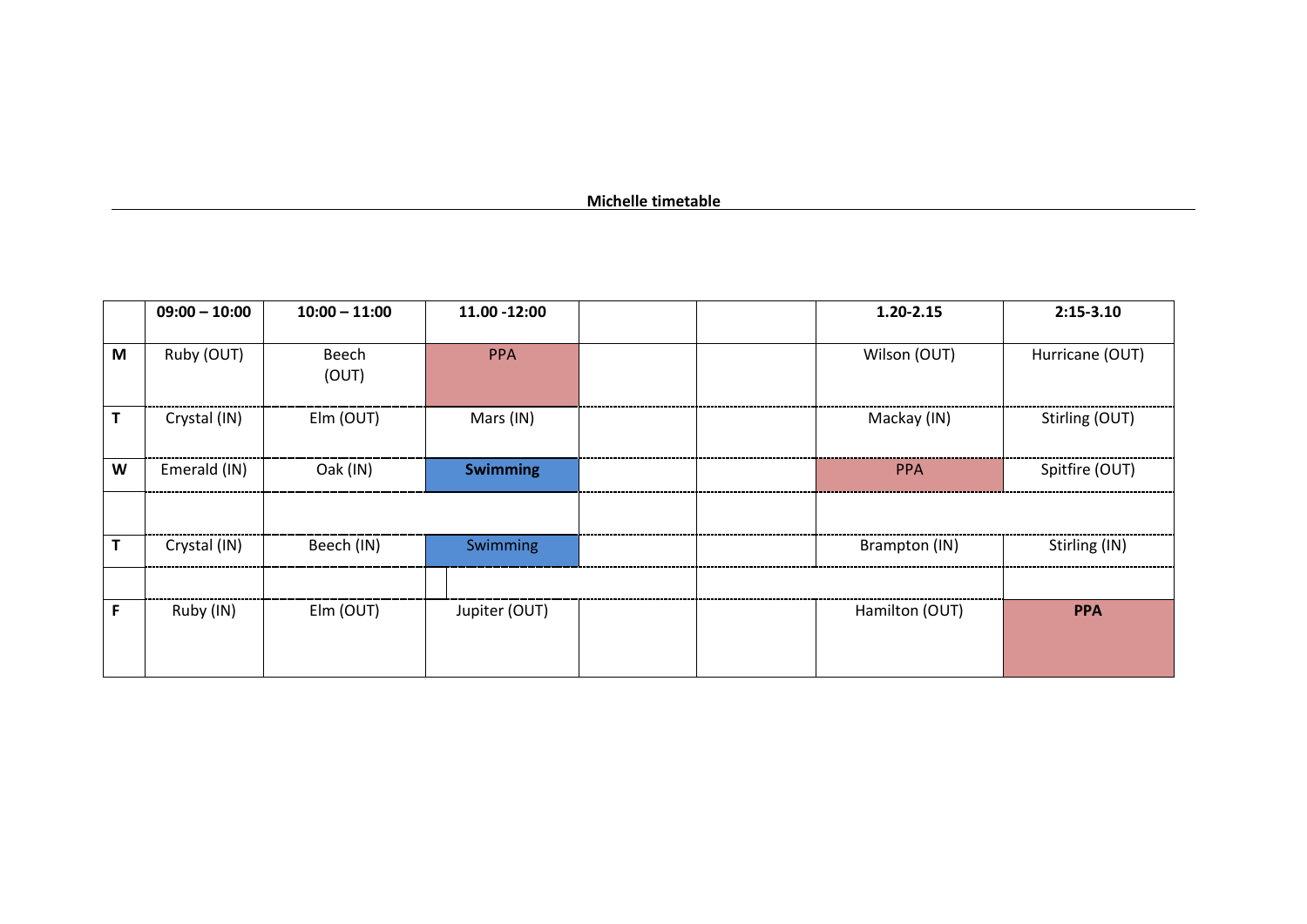## **Vinny timetable**

|   | $09:00 - 10:00$ | $10:00 - 11:00$ | 11.00 - 12:00 | 1.20-2.15       | 2.15-3.10       |
|---|-----------------|-----------------|---------------|-----------------|-----------------|
|   |                 |                 |               |                 |                 |
| M | Opal (IN)       | Ash (IN)        | Saturn (IN)   | Brampton (IN)   | Lancaster (IN)  |
|   | Coral (IN)      | Oak (IN)        | <b>PPA</b>    | Fitzroy (IN)    | Spitfire (IN)   |
| W | Jupiter (IN)    | Willow (OUT)    | Mercury (OUT) | Humboldt (OUT)  | Mackay(OUT)     |
|   | Opal (OUT)      | Willow (OUT)    | Saturn(OUT)   | Fitzroy<br>(IN) | Lancaster       |
|   | Coral (OUT)     | Ash (OUT)       | <b>PPA</b>    | Wilson (OUT)    | Hurricane (OUT) |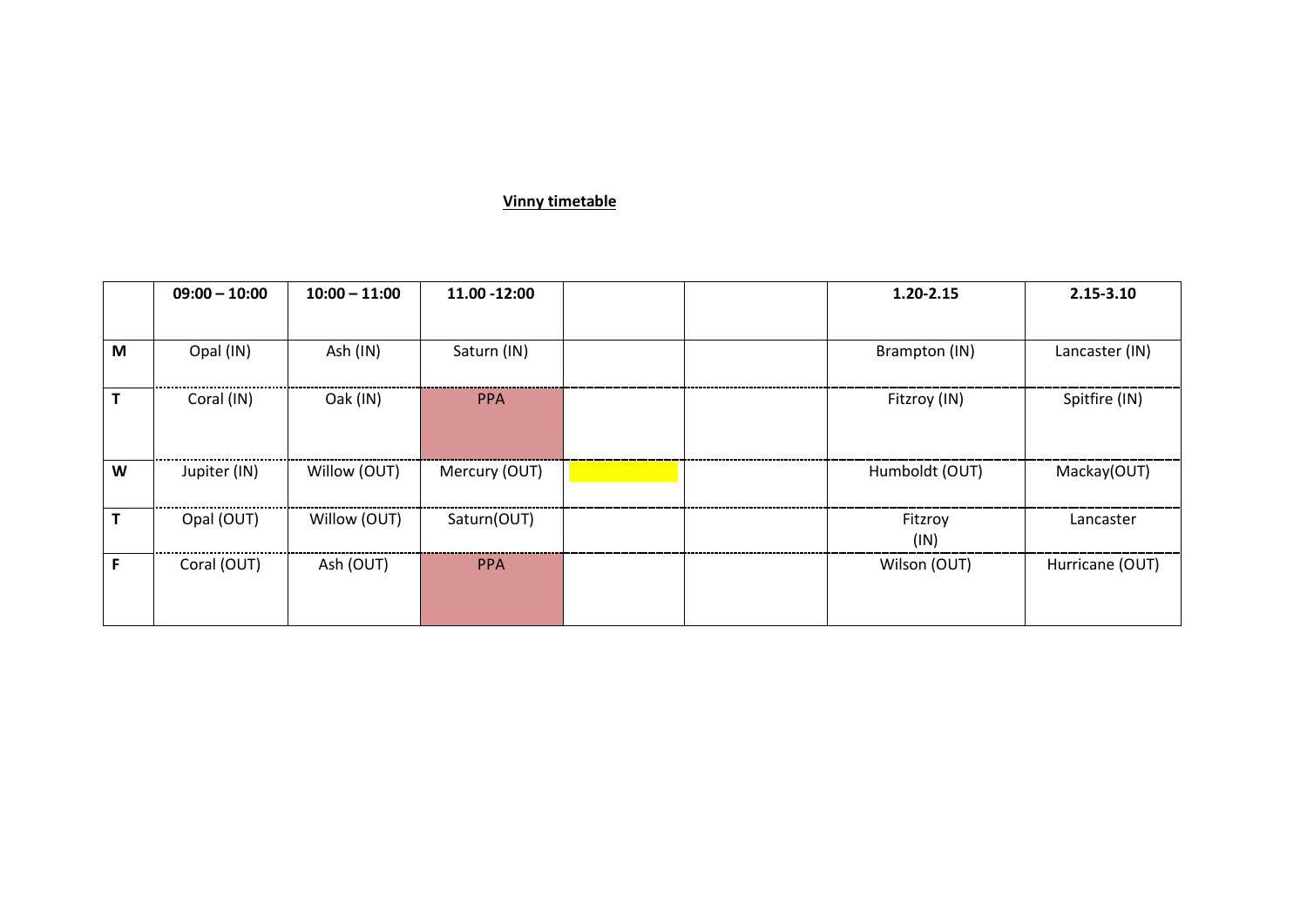## **Phil timetable**

|   | $09:00 - 10:00$     | $10:00 - 11:00$ | 11.00 - 12:00                |  | $1.20 - 2.15$    | 2.15-3.10                    |
|---|---------------------|-----------------|------------------------------|--|------------------|------------------------------|
|   |                     |                 |                              |  |                  |                              |
| M |                     |                 |                              |  |                  |                              |
|   | Adelie (IN)         | King (IN)       | <b>PPA</b>                   |  | Marble Arch (IN) | <b>Oxford Circus</b><br>(IN) |
| W | Rockhopper<br>(OUT) | Emperor (Out)   | <b>PPA</b>                   |  | Piccadilly (IN)  | Baker Street (OUT)           |
|   | Adelie (OUT)        | Humboldt (OUT)  | Marble Arch<br>(OUT)         |  | KING (OUT)       |                              |
| F | Emperor<br>(IN)     | Rockhopper (IN) | <b>Oxford Circus</b><br>(IN) |  |                  |                              |